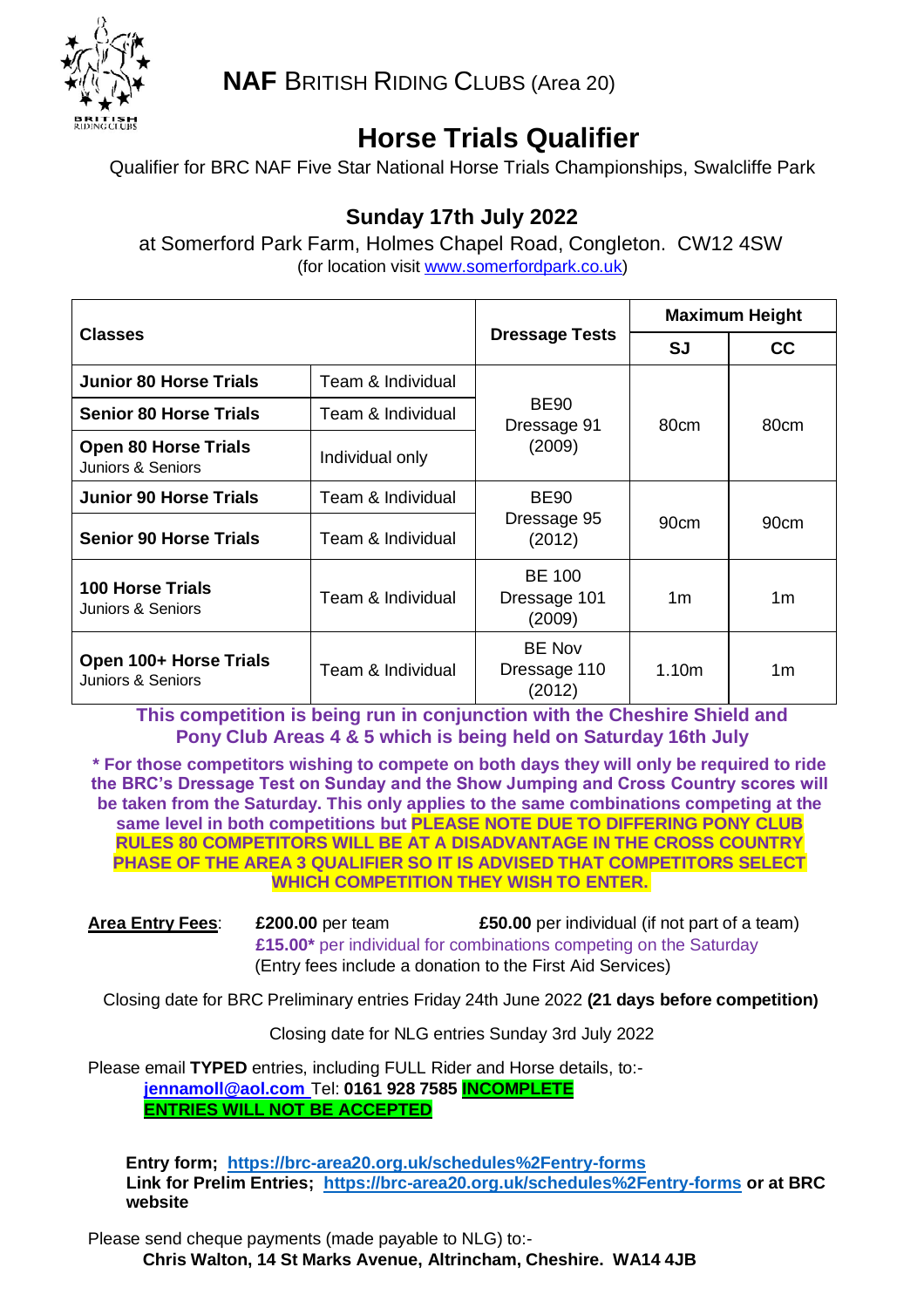### OR Bank Transfer to **Northern Liaison Group of Riding Clubs**, Account No. **20692870** Sort Code **01-00-61**

If paying by bank transfer please use Club and Qualifier as a reference and send email to [bethburrow2017@outlook.com](mailto:bethburrow2017@outlook.com) to confirm payment details

## **Times will be emailed to Clubs no later than Wednesday 13th July 2022**

British Riding Clubs and the Organiser of this event have taken reasonable precautions to ensure the health and safety of everyone present. For these measures to be effective everyone must take all reasonable precautions to avoid and prevent accidents occurring and must obey the instructions of the organiser and all the officials and stewards.

Save for death or personal injury caused by negligence of the organiser(s) or anyone for whom they are in law responsible, neither the organiser(s) or British Riding Clubs to which these rules apply, nor any agent, employee or representative of these bodies accepts liability for any accident, loss, damage, injury or illness to horses, owners, riders, spectators, land, vehicles, their contacts and accessories, or any other person or property whatsoever, whether caused by their negligence, breach of contract or in any other way whatsoever.

### **General Rules**

- 1. All classes will be run in accordance with the **2022 British Riding Clubs Rule Book**.
- 2. For eligibility of horses, riders and specific rules for the competition please see the 2022 British Riding Clubs Rule Book. **Please note that it is the responsibility of the Team Managers and Team Members to be fully aware of the competition rules including permitted tack and the dress guidelines.**
- 3. Horses/ponies must be 5 years and over on 1st January in the current year.
- 4. No horse/pony may compete in more than one section at the Area Qualifier or the Championships.
- 5. Protective headwear, to BRC standards, must be worn at all times with the harness correctly adjusted and fastened. Protective headwear must show a visible BRC hat tag. Hat tagging will be available at the qualifier.
- 6. Body protectors are compulsory for the cross country phase. **A BETA Level 3 displayinga 2009 or after Purple label or a 2018 or after Blue label must be worn.** If a rider chooses to wear an airbag style body protector it must be worn over a permitted body protector.
- 7. Medical Armbands are strongly recommended for the cross country phase. If worn they must be on the arm and not on the leg.
- 8. It is the Team Manager's responsibility to ensure that their members are ready for their allocated time. Failure to do so could result in disqualification.
- 9. Please notify any changes to original entries prior to the day but substitutes are allowed upto 30 minutes before the start of the class**.**
- 10. Vaccination Certificates will be pre checked before the day of the qualifier. Send to [area20liaisoncommittee@gmail.com](mailto:area20liaisoncommittee@gmail.com)
- 11. Each competing Club is required to provide stewards to enable the competition to take place. Failure to provide stewards may result in your Club not being allowed to compete.

### **Stewards**

- This competition cannot run without Stewards, therefore, all clubs competing are required to nominate FOUR people who are each prepared to help for the day. Failure to provide stewards and if stewards fail to make themselves available on the day their Club may not be allowed to compete.
- **ALL STEWARDS MUST BE 18 YEARS AND OVER.**
- Stewards are likely to be allocated to fence judge at this event and therefore will need to arrive approximately 45 minutes before the start of the competition for the safety briefing and will need to stay for the duration of the full competition. Please therefore ensure they are aware of this before submitting stewards' names.
- Please ensure stewards are not also performing other roles that will take them away from their allocated task.
- Please return the slip on next page with entries. Area 20 entries will **NOT** be accepted without stewards' details.
- Details of stewards' roles will be advised directly or via the Team Managers.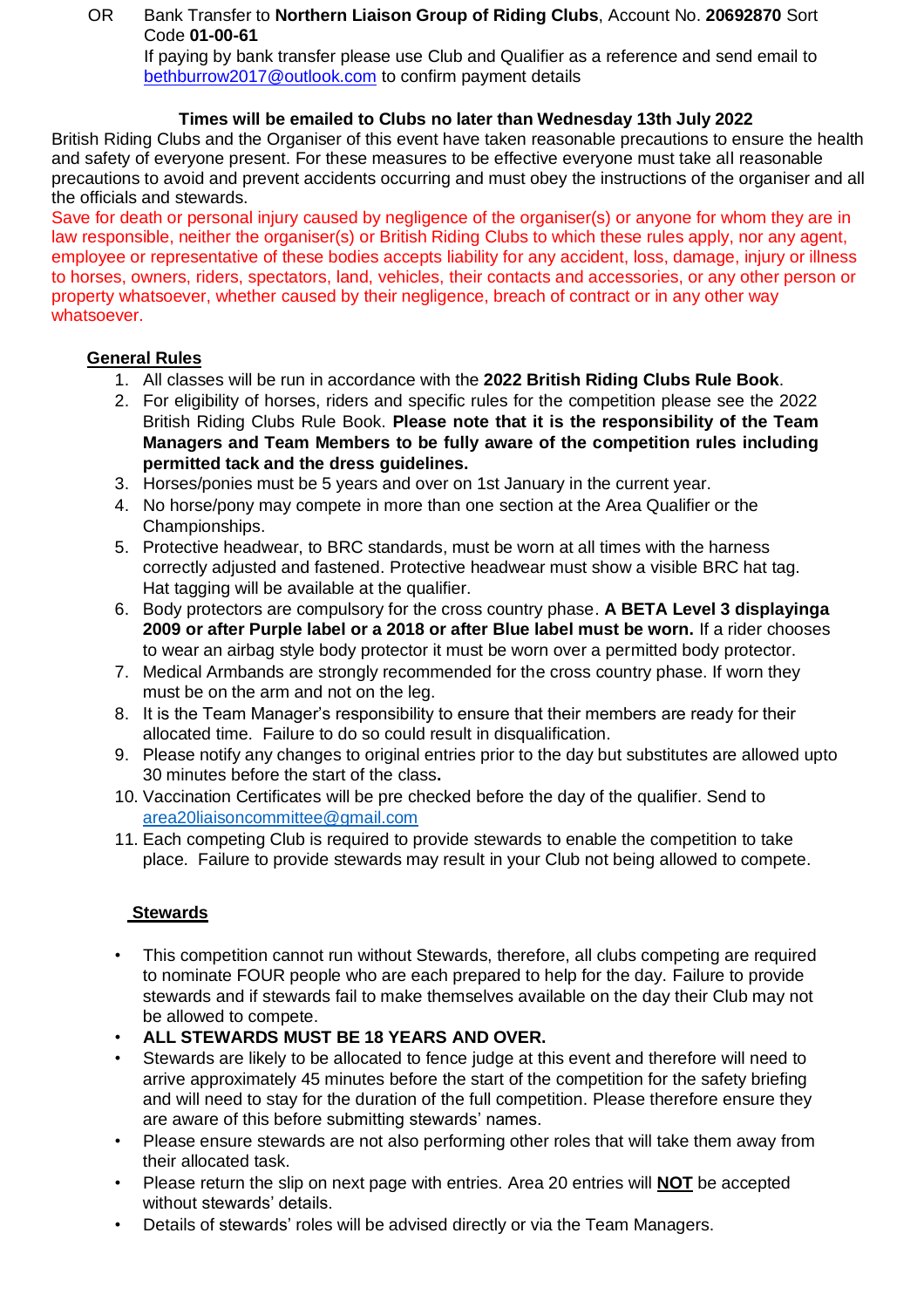| <b>BRC Area 20 Horse Trials Qualifier - STEWARDS</b> |        |  |
|------------------------------------------------------|--------|--|
| $CLUB$ $\qquad \qquad$                               |        |  |
| Name:                                                | Email: |  |
| Tel:                                                 | Mob:   |  |
|                                                      |        |  |
| Name:                                                | Email: |  |
| Tel:                                                 | Mob:   |  |
|                                                      |        |  |
| Name:                                                | Email: |  |
| Tel:                                                 | Mob:   |  |
|                                                      |        |  |
| Name:                                                | Email: |  |
| Tel:                                                 | Mob:   |  |
|                                                      |        |  |